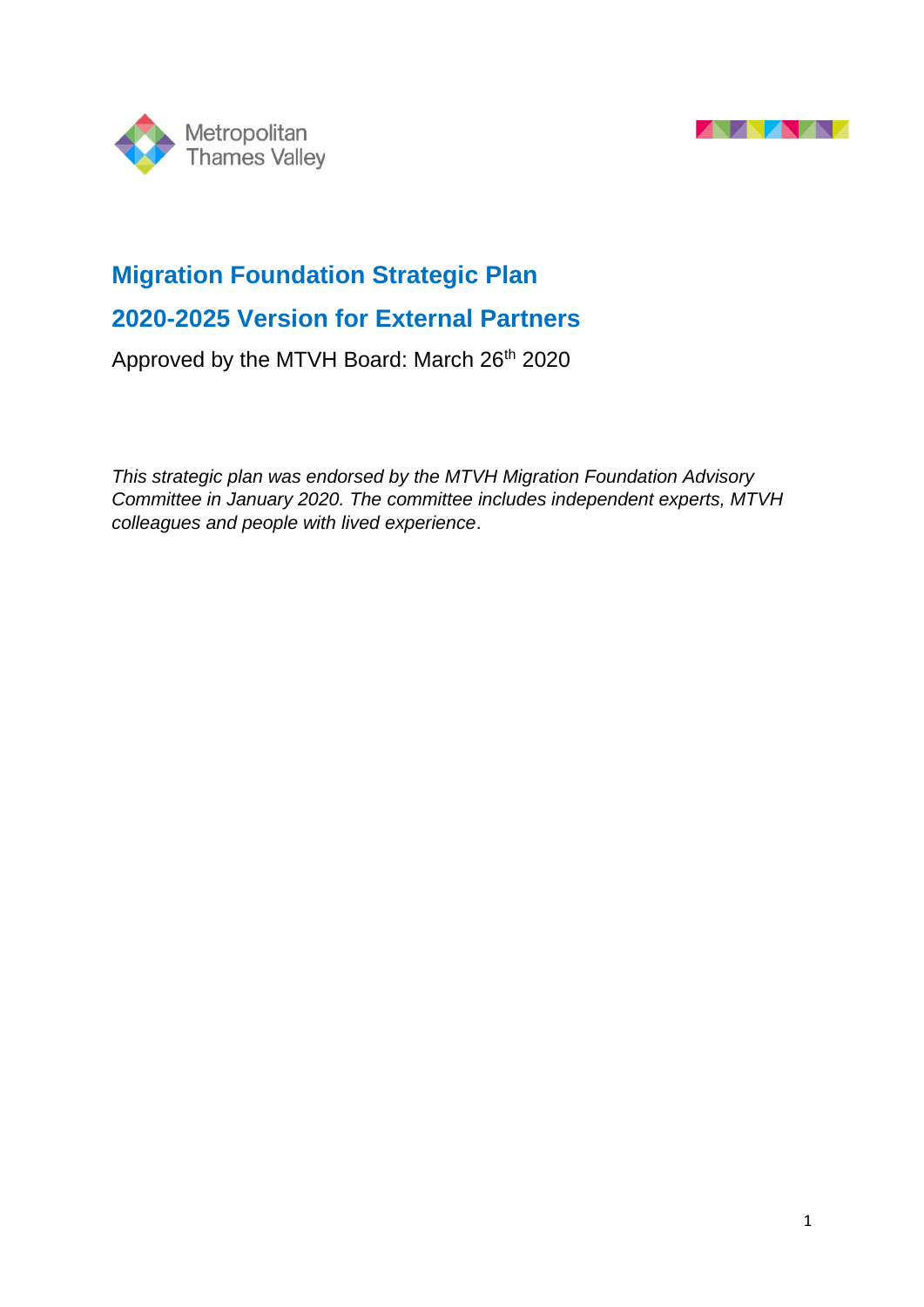## 1.Context

### **Purpose**

The overall purpose of the MTVH Migration Foundation (the Foundation) is to alleviate Migrant destitution and make Migration work for migrants and communities. The MTVH Migration Foundation is a fund restricted by deed with the following objects:

*"The relief for the public benefit of people who have become refugees, asylum seekers, migrants, other displaced persons or persons seeking entry to or leave to remain in the United Kingdom because of hostilities or political, economic, social, environmental or religious persecution, oppression, discrimination, natural disasters or other like causes and their families and dependents who are in conditions of need, hardship and distress (the beneficiaries)* 

*It shall endeavour to:* 

- *Promote, support, influence or oppose legislative or other policy measures or proceedings or to petition the Crown, Parliament, or other public persons or bodies in the United Kingdom in respect of any matter affecting the interests of the beneficiaries.*
- *Maintain a focus on innovation in services to the beneficiaries.*
- *Encourage a whole community approach which recognises that the introduction of beneficiaries into existing communities is a two-way integration process that requires the provision of support to the beneficiaries on the one hand and the existing communities on the other"*

The Foundation is the only fund dedicated to tackling migrant destitution in the UK. Often, grants are made in conjunction with other funders including Unbound Philanthropy, Paul Hamlyn Foundation, The Sebba Trust and many others.

Migrant destitution is a national issue and the Foundation exists to serve both residents of MTVH and others. The Foundation is wholly part of Metropolitan Thames Valley Housing which has the vision 'Everyone has a home and the chance to live well'.

#### **Compared to these aims, what is the situation for destitute migrants in 2020?**

From research, the views of expert professionals and the experience of the Foundation situated within a major social housing organisation, the following are root causes of destitution:

- Public and political perception of migrants
- Lack of access to justice
- **·** Immigration policy and system not fit for purpose/difficult to navigate
- Housing supply/affordability
- Poverty and lack of resources
- Unmet health needs including mental health issues
- Exploitation (e.g. modern slavery, predatory lending and other financial crimes).
- Domestic violence

Migrant destitution is a complex and intersectional issue. The Foundation and peers in the funding sector have conceptualised the issue into two broad types of circumstances. Firstly, those who have No Recourse to Public Funds (NRPFs). This situation can be temporary or last years. Secondly, those who experience homelessness, poverty and serious ill health for other reasons (e.g. someone homeless who has no documentation).

Both of these situations are a direct result of a policy of 'Hostile Environment' by the UK Home Office as a deterrent to 'low-value migration' and wider cuts to public services and welfare.

Narrowing the issue risks oversimplification. However, one further way of focussing on root causes is to consider critical failure and critical success factors.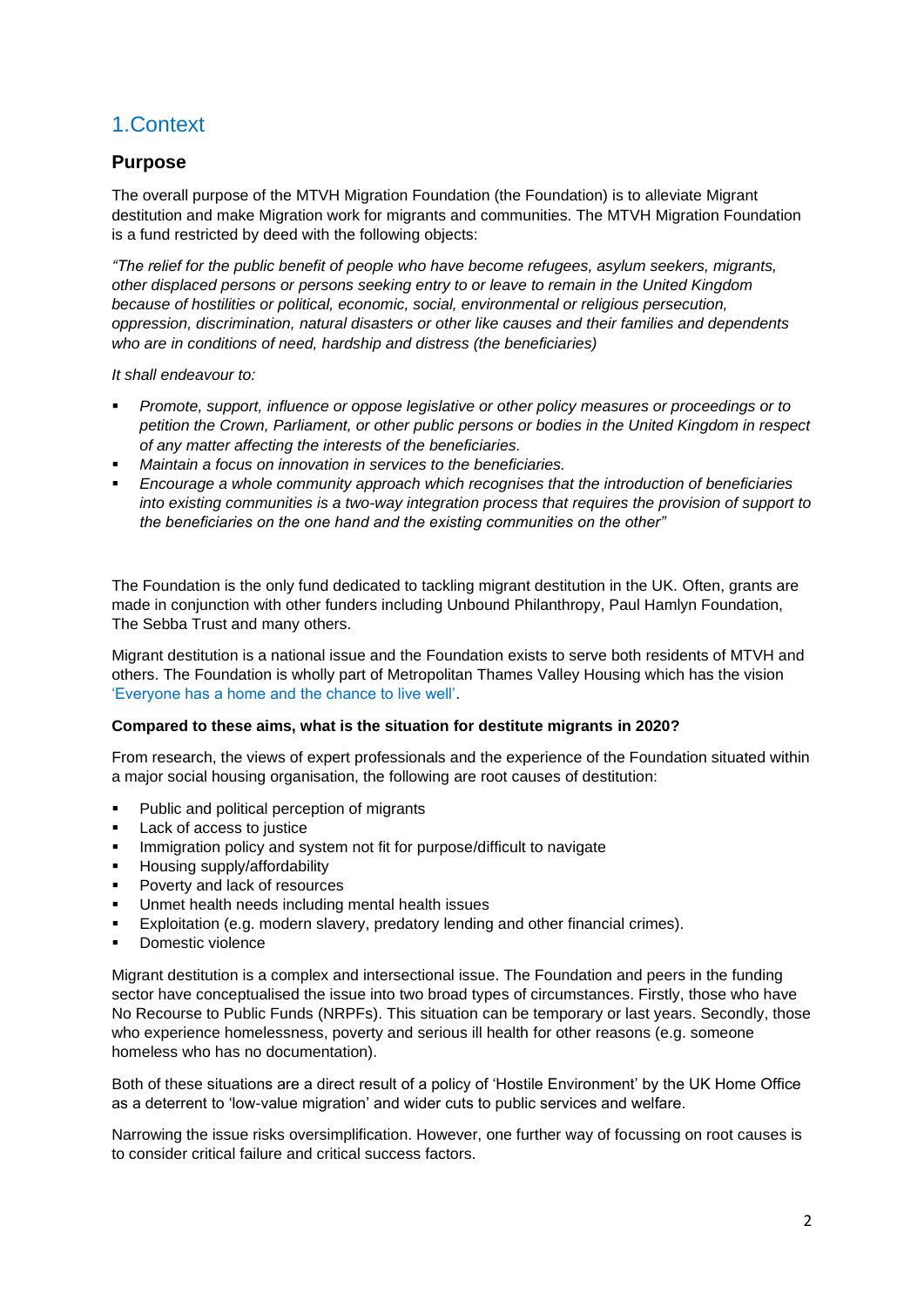### **Critical failure factors for migrants**

For a migrant, without the right to remain and clear resolution of any legal issues, they are almost certain to experience abject hardship. This applies to asylum seekers who fall out of the asylum support system but increasingly can apply to other migrant groups – some who may not have even considered themselves to be at risk (e.g. the Windrush generation).

**Case Study: An older couple who have fled Syria** 

Mr and Ms A, in their 80s, had their weekly support budget and accommodation cut by the Home Office. The Home Office believed they could receive support from their son-in-law. Mr A disputed this as his son-in-law was abusive.

The case went to the Asylum Support Tribunal. The Asylum Support Appeals Project (ASAP) arranged for a volunteer lawyer to represent Mr A. In the proceedings, the Tribunal Judge found that Mr A and Mrs A had been made to sleep on the kitchen floor at their son-in-laws house, store their belongings in bin bags in the garden and use the upstairs toilet (for which Mr A had to try and carry his wife up the stairs). Although the Home Office disputed these claims, citing a testimonial from the son-in-law, the volunteer lawyer was able to establish the evidence to support these experiences and the court reinstated support.

The Foundation is a core funder of ASAP as the only source of free representation at Tribunal. ASAP supports hundreds of people a year from across the UK with access to justice.

### **Critical success factors for migrants**

While access to justice is crucial, having a secure status is no guarantee that migrants will avoid destitution and be able to participate in society. For new migrants, navigating domestic agencies and systems can be extremely confusing and at times omissions like failure to receive timely notification of status or rejection of documentation when trying to get a bank account can have a huge impact. Public and political perception continues to make reform and any change to confused integration policy extremely difficult.

#### **Case Study: Customer of MTVH ReStart Point**

Mr S was referred to MTVH ReStart Point in Derby by the volunteer-run Derby Refugee Advice Centre. He had recently been granted leave to remain in the UK following an application for asylum. Despite this positive decision, Mr S had been rough sleeping under a railway bridge for some time and his health had suffered.

Mr S was offered flexible accommodation, support and a single bedroom. He was able to attend some talking therapies – to open up about his experiences and fears. His support plan covered everything from cooking alone for the first time through to education and career aspirations. From early on, Mr S wanted to give back and volunteered at a local school with caretaking and also organised a cleaning rota for the ReStart point hostel. After staying with ReStart point for a few months, Mr S gained an apprenticeship at a local barbershop. He was able to save some money and was offered a change of tenancy to a hard-to-let MTVH general needs flat. He has completed his apprenticeship, is working and moving on with his life.

Refugees newly granted status have four weeks to leave Home Office accommodation and adjust to life in the UK with no prior effort from authorities to integrate. The period of an asylum application is filled with anxiety, stress and uncertainty. Receiving the news of a positive decision and safety (often received late or, sometimes, not until the point of eviction) can be the moment when trauma and stress or 'load' catches up with people and they cannot face the systems they have to navigate.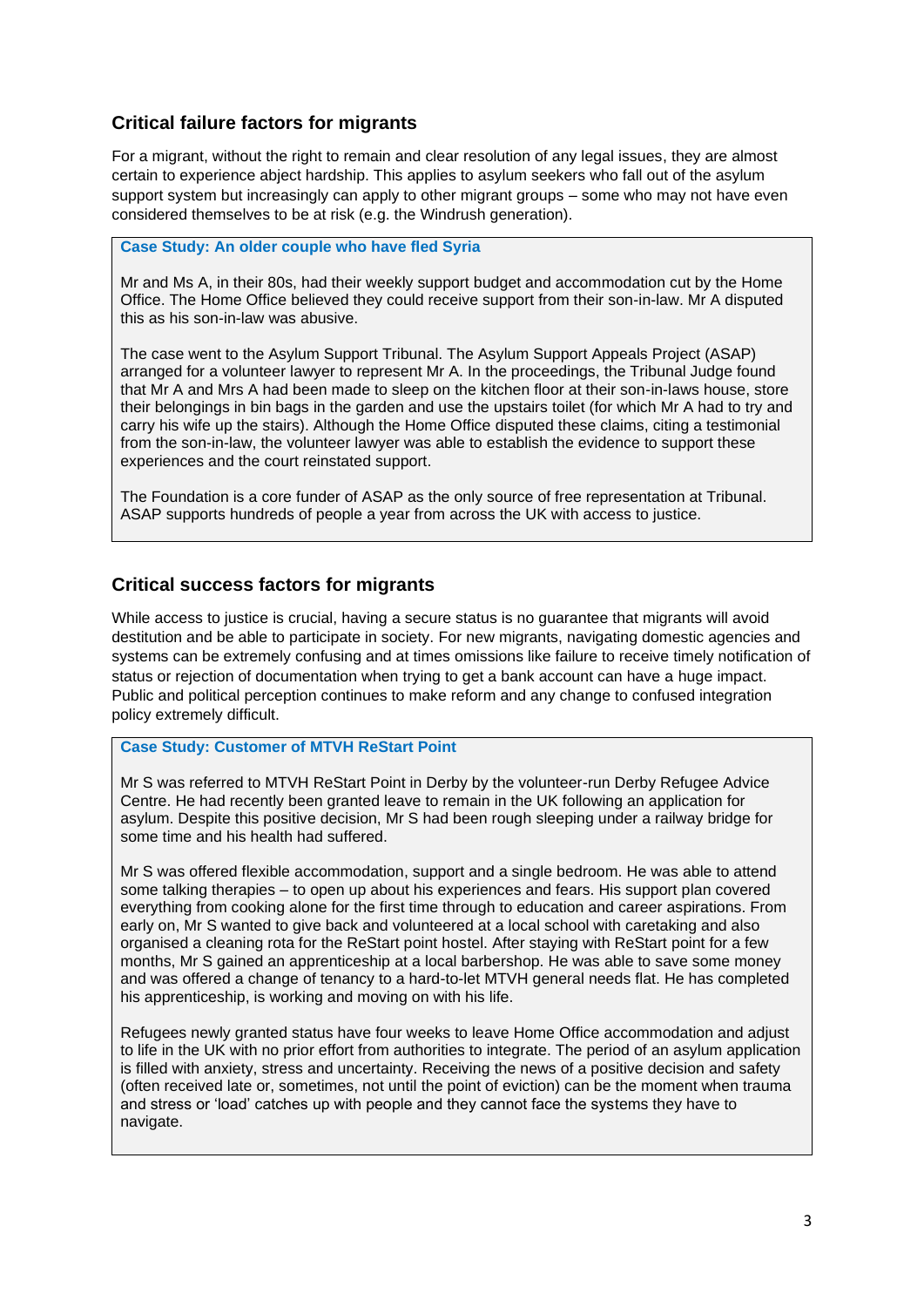## 2. Objectives

The Foundation strategic plan 2016-2019 pursued better sector infrastructure and direct intervention to tackle destitution.

### **Highlights 2016-2019**

#### **Infrastructure:**

- Became a core funder of ASAP (Asylum Support Appeals), the only source of free legal representation for people seeking asylum at a tribunal. Protecting this crucial service for hundreds of people per year.
- Improved the quality of support to vulnerable migrant children through increased funds to Project 17 and the integration of children granted safe passage from Calais migrant camp.
- Stabilised NACCOM the UK 'No Accommodation Network' between two periods of funding. NACCOM went onto win Guardian Charity of The Year and the network has doubled from 1,000 bed-spaces to over 2,000 for migrants who have No Recourse to Public Funds.
- Co-funded a new free public law clinic at Sheffield Hallam University.

#### **Direct intervention:**

- Established **MTVH ReStart Point Derby**, the first hostel for destitute migrants in the UK.
- Finished a three-year programme of capacity-building for Roma community organisations, demonstrating possibilities and priming these communities to handle risks from the UK's departure from the EU.
- Sponsored the Women on the Move Awards as part of Southbank's WOW festival and International Women's Day projecting MTVH brand and culture.

#### **MTVH ReStart Point Derby:** Directly run by MTVH Care & Support

Derby has one of the highest ratios of asylum dispersal<sup>1</sup> in the UK and has a poorly funded homelessness support network. Based on research funded by the Foundation<sup>2</sup>, in 2017 the MTVH Board agreed that Derby was a highly suitable place to pilot and demonstrate learning. The Board approved the renovation and commissioning of the first hostel for destitute migrants in the UK.

ReStart Point receives referrals from local charities in Derby. It provides housing, support, destitution funds, high-quality food and links to legal advice. It is integrated with MTVH Community Investment services like financial inclusion and employment advice. The service is included in the MTVH tenancy transition procedure and, if customers are granted leave to remain in the UK, they can apply to transfer to a longer-term tenancy in an MTVH property. Previously these properties will have been vacant and hard-to-let.

Customers are accommodated on flexible license agreements tailored to known timeframes for resolving their crisis. The objective is to meet basic needs, encourage participation in society and enduring resolution. This has included customers with very complex asylum appeal cases, homeless EEA nationals and people who have accepted voluntary return to Country of origin. All residents are either homeless or would have been without the support of this service.

Through resolving their crisis, in 2019 fourteen customers moved out of ReStart Point (six of whom moved into MTVH general needs properties). This rate of flow is continuously improving.

To date, all customers who have moved on have maintained the positive change they have made.

<sup>&</sup>lt;sup>1</sup> Housing of people applying for asylum across the UK in Home Office funded (HMO) properties. People can be asked to leave this accommodation by the Home Office, either because of an initial negative decision on for other reasons. This figure, amongst other migration statistics, is a good indicator of destitution levels.

<sup>2</sup> <https://www.jrf.org.uk/report/how-improve-support-and-services-destitute-migrants>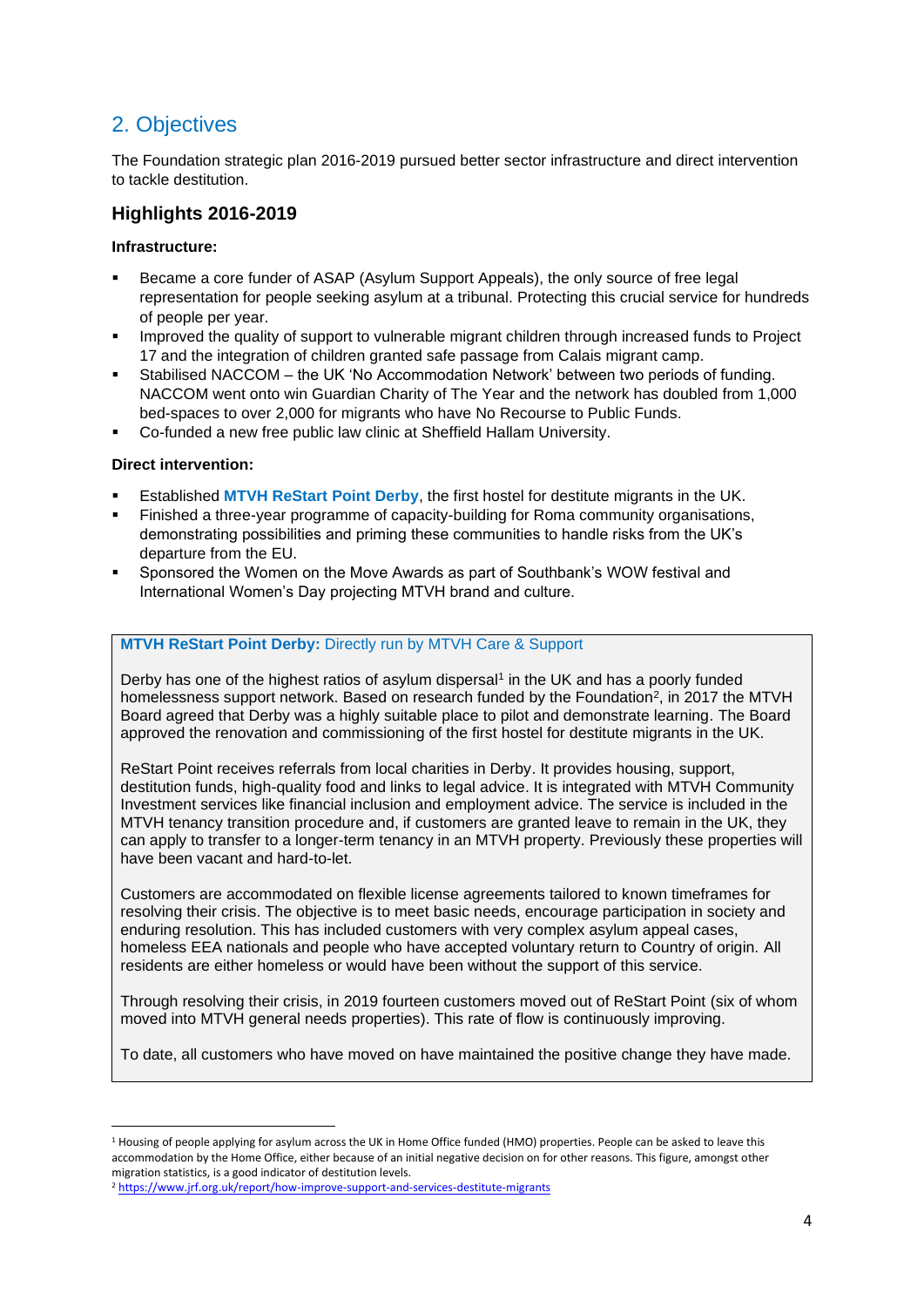### **Learning**

While these investments have focussed the Foundation back towards destitution and created some better links between Foundation investments and core MTVH operations, further focus is needed if the Foundation is to make the most of its position within MTVH, resources and role within the funding sector.

- During the lifetime of the existing strategy, MHT has become MTVH and is a reinvigorated social purpose organisation with a clear set of social change goals.
- While the position of MTVH and its Foundation is strong, the situation for many migrants continues to be stark with further political and policy turmoil expected.

### **New objectives**

As a corporate foundation, there are three ways MF can use its position and funding to create change:

- Work with colleagues in MTVH to improve the response to MTVH residents and offer to communities. *High influence/high control/impact on hundreds and thousands of people.*
- **EXECT** Intervene in the housing, migrant support and funding sectors to improve the response. *High influence/medium control/impact on tens of thousands of people.*
- Influence society and government to change policy and systems. *Low influence/low control/impact on tens of thousands of people.*

**It is proposed that the Foundation direct all three of these levers towards two goals that respond to the critical failure and critical success factors faced by Migrants in the UK:**

- **1. Better access to justice for migrants to tackle the fundamental legal reasons for destitution (***address critical failure factors***).**
- **2. Better housing, support and opportunities to participate to tackle the circumstantial reasons for destitution (***contribute to critical success factors***).**

**This framework for action is illustrated on page 7.**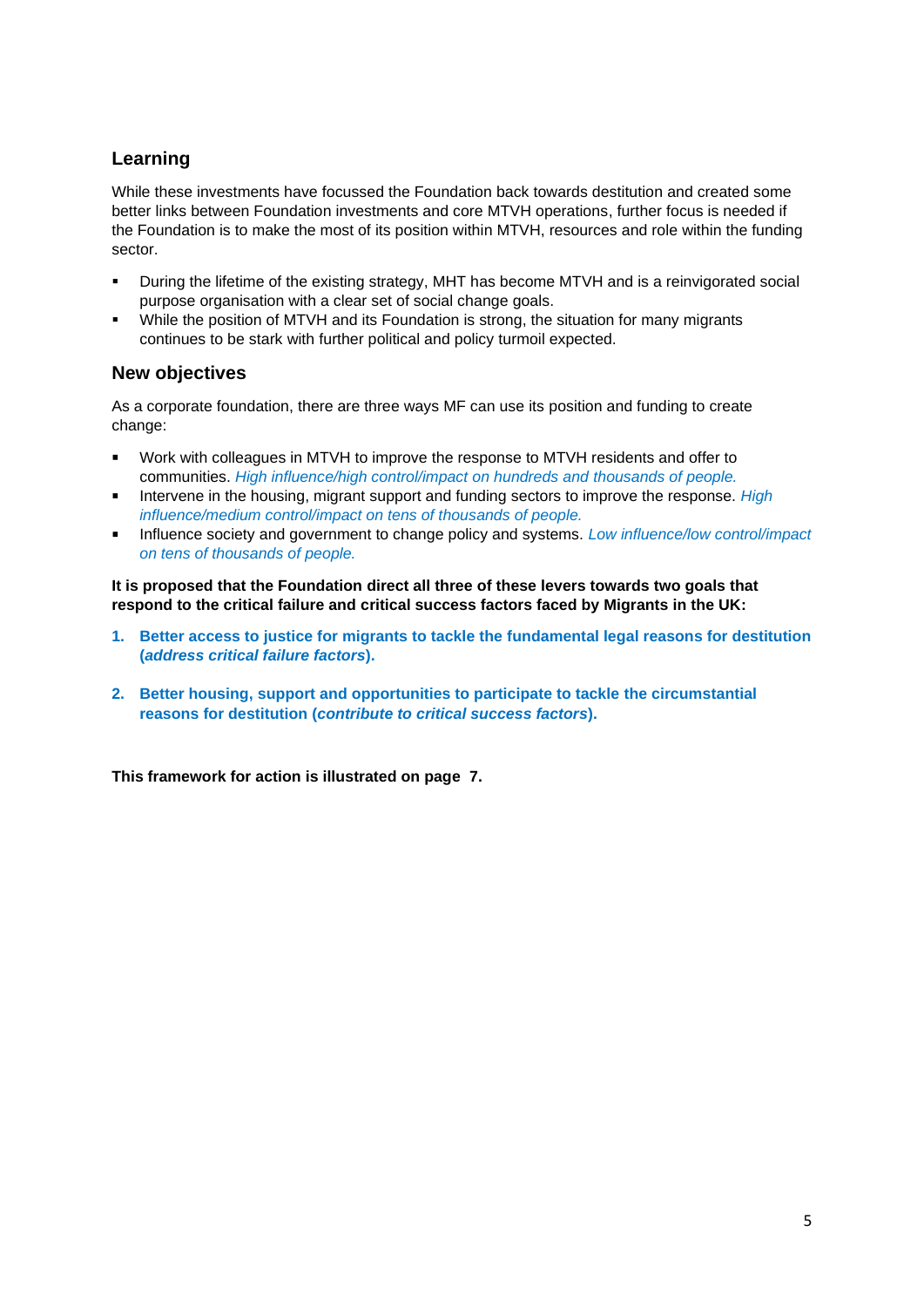#### **March 2020: Implications of the Coronavirus Pandemic**

Since writing this strategic plan, the Coronavirus (Covid-19 disease) epidemic has spread globally affecting health, finance and public life. The Foundation endowment value has experienced a marked drop.

The Foundation's Investment Manager is responding to this and providing assurance. The Foundation has good financial health and is confident of continuing core services.

The pandemic has already affected the sectors that the Foundation funds. Refugee and migrant support organisations are curtailing services and enacting business continuity plans. The larger, more influential organisations like the British Red Cross and JCWI are desperately trying to influence HM Government to extend destitution support funds to people in crisis. For homeless migrants or those at risk of homelessness, it will mean further uncertainty and periods without basic items or services.

#### **In response to this:**

- 1. **The needs and opportunities presented in this plan are still valid**. The financial context has changed and may not recover until 2021 or beyond. The aims of this plan were to be achieved in three years. It is now recommended that this plan is for five years. **The intention is still to make strategic grant contributions.** However, MTVH and partners will benefit from greater flexibility to time this appropriately.
- 2. **The Foundation will work with existing partners to help keep services running.** The free grant budget for 2020/2021 and internal reserves will be positioned towards:
	- fundamental parts of the plan (e.g. continuity of services like the Asylum Support Appeals Project).
	- Contribution to emergency pooled funds being developed by partners.
	- Contingency for the Foundation overall as dividend income may drop slightly.
- 3. **It is crucial that the Housing and Refugee Support sectors work together to influence Government**: The Foundation will work with the British Red Cross-led Asylum Reform Initiative and others to minimise the impact of the epidemic on homeless migrants and other people living with destitution. While Coronavirus has brought a great deal of harm – this may be a once in a decade opportunity to make the system work for everybody – migrants and local communities not just the Home Office.

**MTVH is signatory to a funding sector statement on coronavirus response:**  *<https://londonfunders.org.uk/about/covid-19>*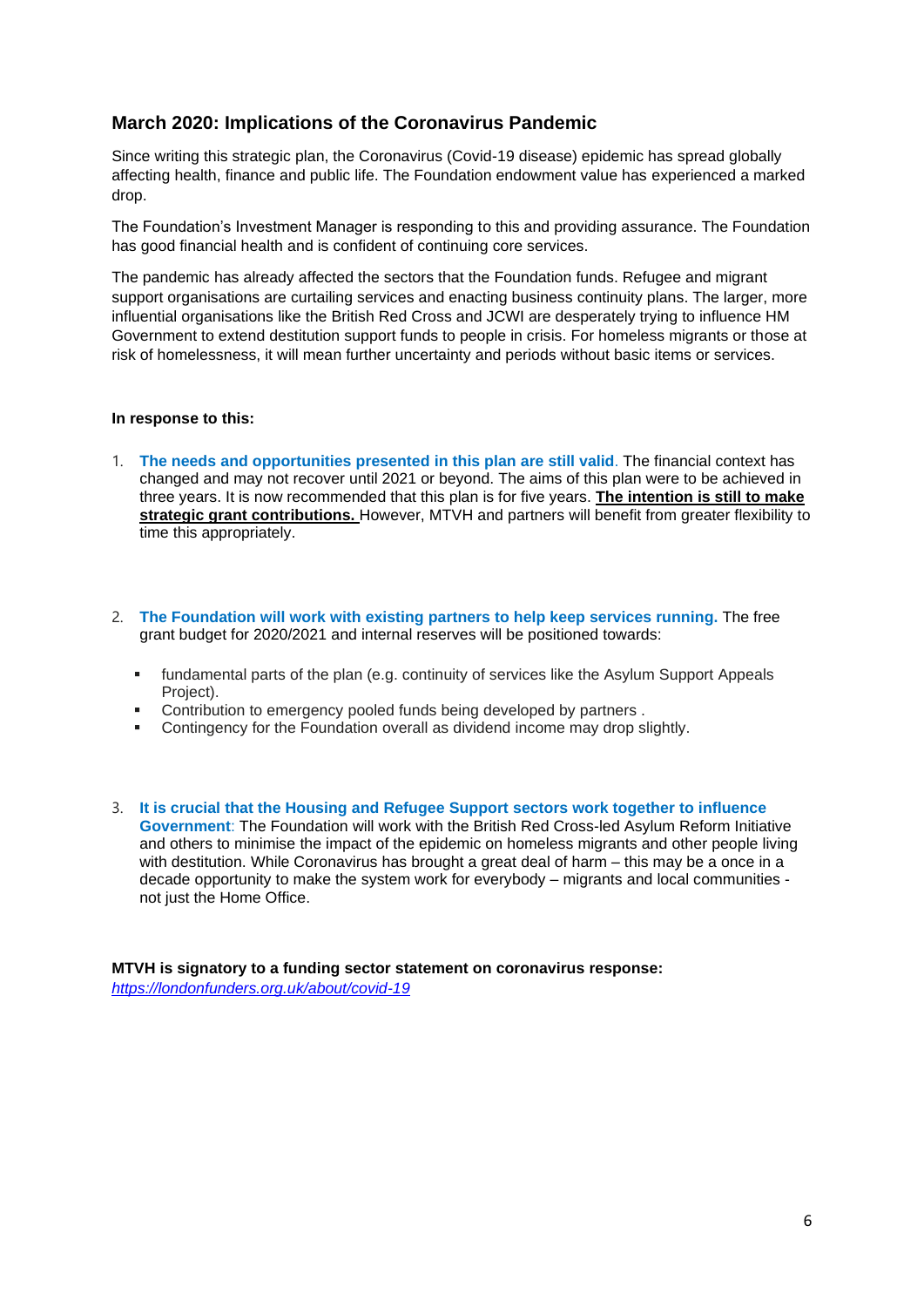| <b>MTVH Migration</b><br><b>Root cause</b><br><b>Foundation</b><br>2020-2025 |  |                                                                                   | <b>Justice:</b> Legal advice customer choice and<br>voice is poor. Poor providers rarely exit the<br>market. Large parts of the UK have either no<br>legal aid provision or provision is so poor that<br>no outcomes are achieved. Without legal<br>security, migrants face destitution. | Housing, health and participation: Public<br>perception and government policy create<br>destitution. People face homelessness,<br>hunger and ill-health. At best, the system is<br>difficult to navigate and, many become<br>destitute when they do not have to be.         |
|------------------------------------------------------------------------------|--|-----------------------------------------------------------------------------------|------------------------------------------------------------------------------------------------------------------------------------------------------------------------------------------------------------------------------------------------------------------------------------------|-----------------------------------------------------------------------------------------------------------------------------------------------------------------------------------------------------------------------------------------------------------------------------|
|                                                                              |  |                                                                                   |                                                                                                                                                                                                                                                                                          |                                                                                                                                                                                                                                                                             |
| <b>What will</b><br>we do?                                                   |  | 1. Start from the<br>inside: Improve the<br><b>MTVH response</b>                  | Respond to legal reasons for an MTVH<br>customer crisis before it is too late. Rethinking<br>onboarding, use of data and the advice MTVH<br>is able to offer its residents.                                                                                                              | Level the playing field for migrant customers<br>and help make MTVH a service leader by<br>improving the skills of colleagues, proactively<br>offering help to residents and continuing to<br>grow MTVH housing options (especially<br>supported transition accommodation). |
|                                                                              |  | 2. Invest in the<br><b>Housing and</b><br><b>Migrant Support</b><br><b>Sector</b> | Protect existing services and partner to<br>significantly scale-up the legal advice<br>available to migrants. Share learning and<br>tools with other Housing Associations.                                                                                                               | Break housing barriers, increase the voice of<br>marginalised groups and grow specialist<br>housing options like night shelters, hosting<br>and other offers through partners.                                                                                              |
|                                                                              |  | 3. Influence society<br>and government                                            | Advocate for destitute people as part of<br>MTVH Public Affairs aims to 'promote<br>diversity and immigration'                                                                                                                                                                           | Champion improved integration outcomes as<br>part of MTVH Public Affairs aims to 'promote<br>diversity and immigration'                                                                                                                                                     |
|                                                                              |  | What does success look<br>like?                                                   | Increased speed, availability and quality of<br>legal advice compared to baselines for our<br>residents and others.                                                                                                                                                                      | More housing options, information and<br>increased influence of marginalised people.<br>Leading to the prevention of crisis.                                                                                                                                                |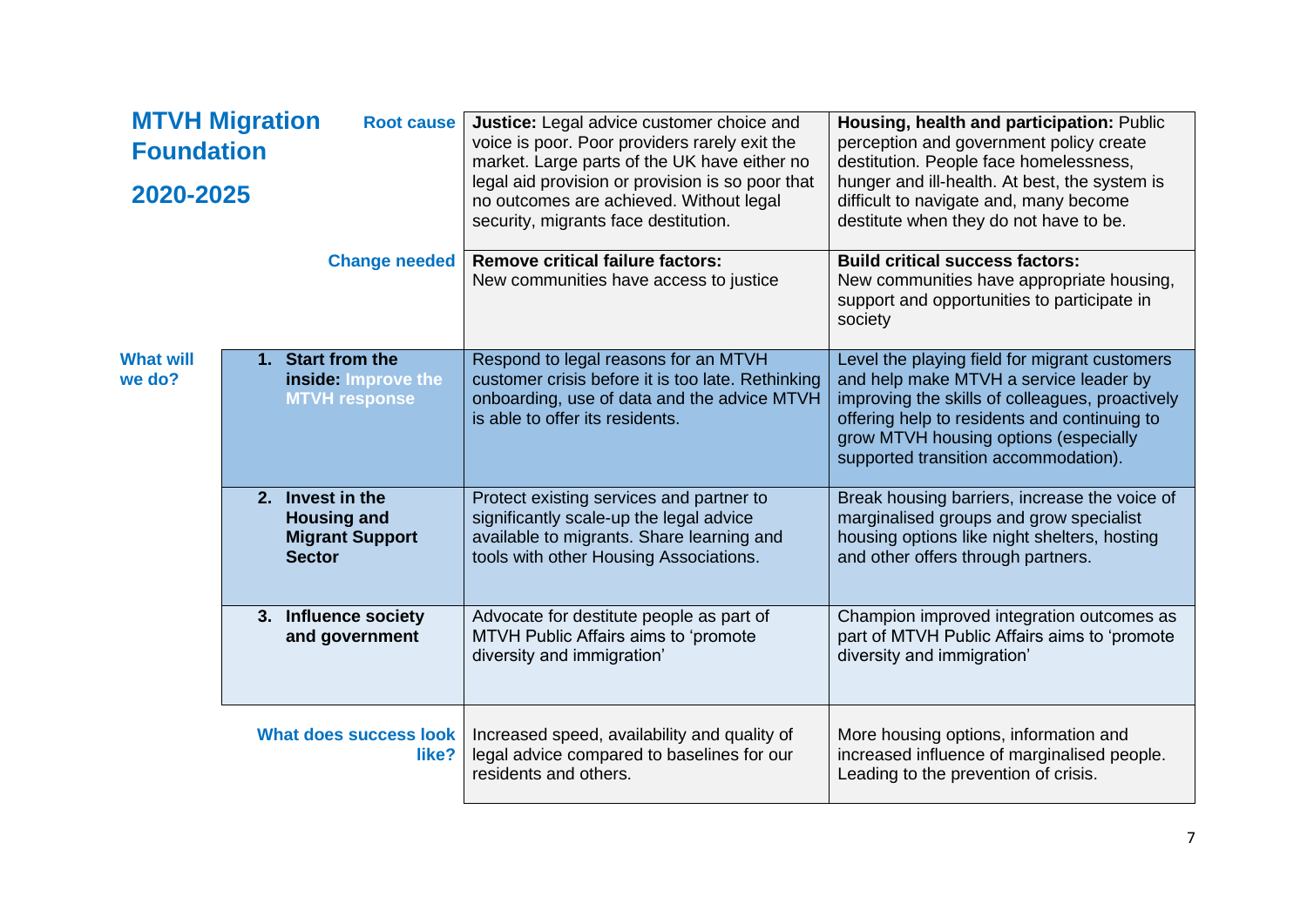### 3.Finance and investment

The current investment strategy is incredibly straightforward: highest returns over a long-term period for lowest volatility with a single Investment Manager, CCLA which is a leader in responsible investing.

For some time, the sentiment amongst MTVH leaders is that some or all of the Foundation endowment value should be unlocked to increase the impact of its activities – so-called 'spend down'. While the value of investments has increased, the size of shareholding has not. Therefore, any spend down is likely to have an impact on yearly income received in service of the Deed objectives.

Funds are invested in the CCLA Ethical Investment Fund which has a series of ethical screens (e.g. 'no holding in companies who derive more than 1% of profits from weapons sales') and also some proactive ethical investment approaches (e.g. standards of executive pay, climate change policies and avoidance of rogue and oppressive regimes). Change in investment strategy would increase risk.

Foundation finances are in a strong position to enter a new strategic plan and the intention was to recommend that the board approve the creation of a large cash deposit within the fund. However, the impact of recent market turbulence warrants a more cautious approach.

- From 2016 to February Endowment values rose from £12m to £16.8m with a steady annual income of circa £525k. Savings to major project costs and staffing (Head of Service time now split between Foundation and MTVH Community Investment) have resulted in healthy reserves (approx. £170k).
- As described above on pages 5 and 6, the impact of market turbulence has affected endowment values which have dropped. In addition to Covid-19, an end to US Fed liquidity measures and an oil price war have spooked markets into huge single-day losses.
- CCLA's responsible approach to long-term investing has prevented the fund from experiencing the same level of impact seen by markets overall. For example, the fund disinvested from fossil fuels in 2019 and has been cautious towards equities with high gearing.

Coronavirus is likely to add to existing trends of increasing migrant destitution. Changes in a border relationship with the EU/EEA are likely to complicate this, as would further rollout of an Australian-style points-based immigration system. Currently, more than 50% of destitute Migrants go without any legal advice let alone quality or timely provision. The Foundation is the only dedicated grant-making organisation in this space.

### **The two most significant items of spending in this Strategic Plan are:**

- 1. a strategic-size contribution to increasing legal advice capacity.
- 2. A significant investment in housing options.

Planning for five years is a long time in Immigration Policy development but a short time for value growth investors. Given current circumstances, the proposal is to delay any commitment to **(1)** a strategic-size contribution to increasing legal advice capacity until the Foundation Advisory Committee and MTVH Treasury Team are satisfied this is prudent to re-visit**<sup>3</sup> .** In the first year of the plan, any investment in **(2)** housing growth will be through investment in crucial community partners like night shelters and vacant MTVH once the coronavirus epidemic is under control.

These measures will enable MTVH to respond to the needs of today whilst maintaining an ambition for the future.

The Foundation is subject to normal MTVH financial rules and annual budget setting. In collaboration with MTVH finance and governance colleagues. This framework will be kept under review and there may be opportunities to create more impact. For example:

<sup>&</sup>lt;sup>3</sup> This will be shaped with the direction of MTVH Finance and Treasury and through normal Investment Management procedures.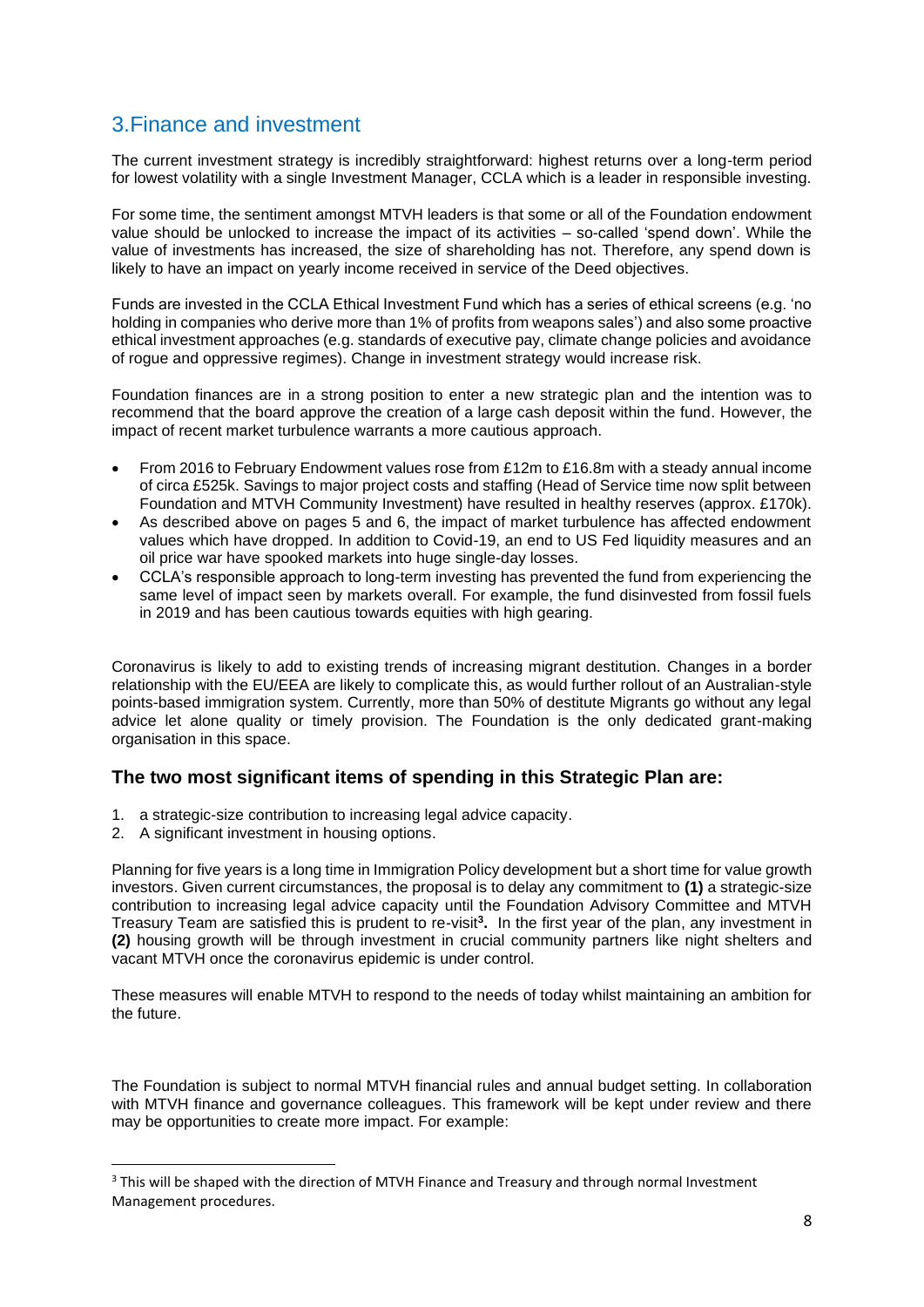- Structuring all or part of the Foundation to make Social/Impact Investments. Currently limited by MTVH corporate debt obligations and limits on lending.
- Structuring all or part of the Foundation to raise further income/fundraise. Currently limited by MTVH I&E size and perception amongst funders.
- Combinations of the above and changing endowment investment strategy as summarised in this paper.

## 4.Communicating MTVH's impact

2020 marks ten years of grant-making by the Foundation. This coincides with a bold new MTVH Public Affairs strategic plan.

- The Foundation will continue to fund cross-party dialogue and research on destitution and integration.
- Celebration of Windrush day internally and externally will be an initial theme alongside MTVH Public Affairs. Colleague groups and the central team will receive funding support to enable this work and maximise reach.
- The Foundation will sponsor events like 'Women on the Move' and raise awareness of solutions to migrant destitution through conferences, workshops and groups like the NHF Refugee Network.

### 5. Governance & Risk

Important steps have been taken 2016-2019 to steward the good governance of the Foundation:

During the Metropolitan and Thames Valley Housing partnership process, Foundation Terms of Reference were reviewed by legal advisors and aligned with other MTVH Board Sub-committee terms.

- Movement of accountable officers to MTVH Community Investment, situating the day-to-day work of the Foundation alongside peers experienced in grant-making, research and social change.
- Four new committee members joined the Advisory Committee. Two external bringing additional experience and expertise, one colleague representative from the MTVH 'Black-on-Board Programme' and a member of the Executive Team to represent the leadership of the organisation and deputise for the Chief Executive.
- Recruitment of a new independent chair Hazel Williams (Director, NACCOM) a leader experienced in migration, housing issues and political advocacy.

In this strategic plan, the Foundation will make at least three further improvements to governance:

- Review of the original deed considering further opportunities and risks such as those listed in the section on finance and investment above.
- Development of a bespoke impact framework (theory of change, outcomes and indicators of success) for the Foundation building on a version that will be developed for MTVH Community Investment in 2020. This will support further alignment with MTVH and greater accountability for results.
- Recruitment of two more Advisory Committee members with lived experience of being subject to the UK's immigration system and one MTVH resident Advisory Committee member.

## Appendix One: External environment

The UK is fundamentally changing its immigration system to end freedom of movement and introduce new laws and policies to govern migration. This is the biggest set of changes to UK immigration law in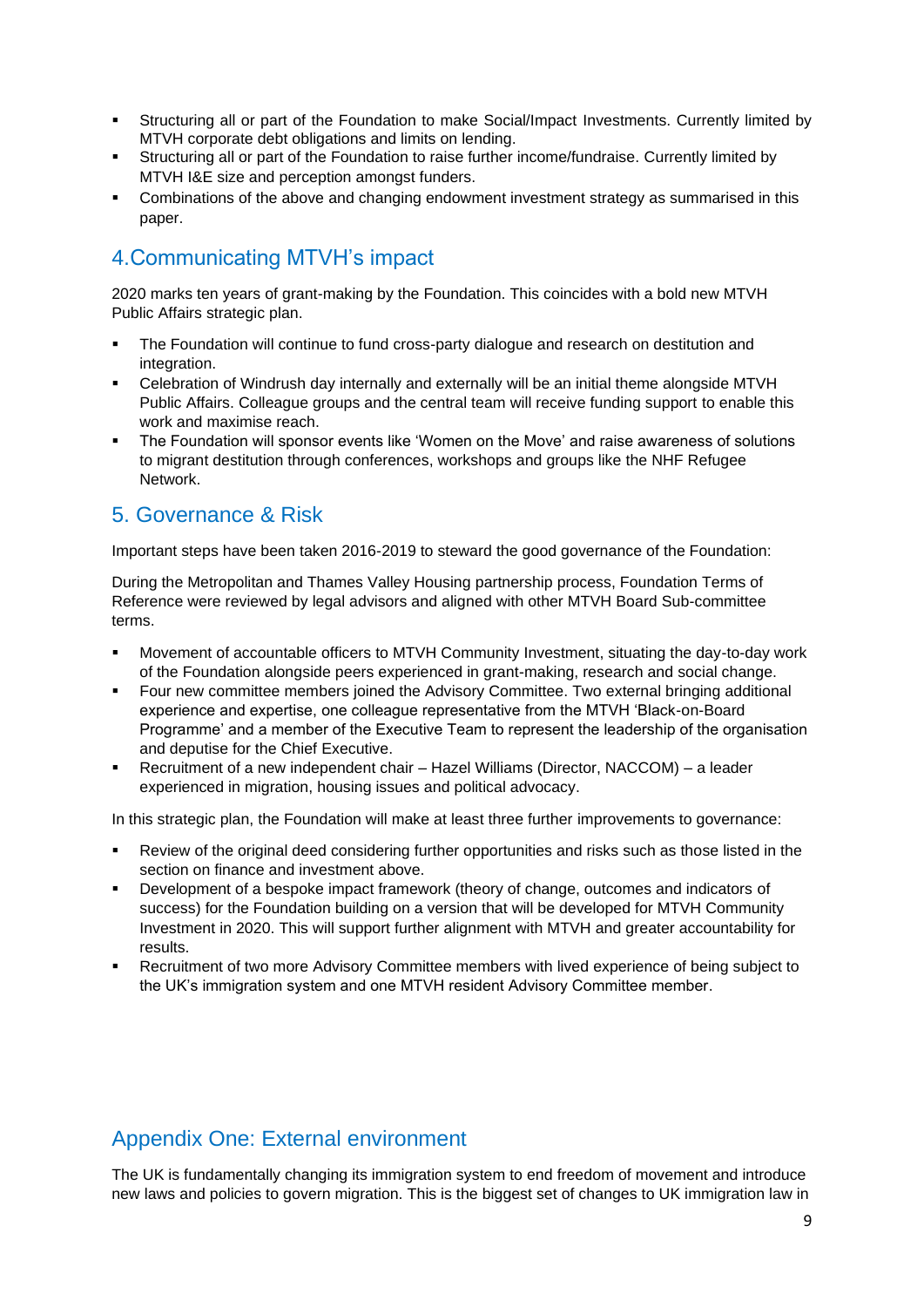the past four decades and will inevitably create a need for advice as people navigate this new system. Without representation, there is a high risk of immigration decisions going wrong, and as a result, people risk losing their jobs, homes, health care, access to the welfare state, being detained indefinitely and ultimately removed from the country they have made their home.

#### **The need for immigration legal advice and representation**

Equality of arms is a fundamental principle of the justice system, yet while the Home Office is always represented, people applying for status or challenging refusals of their immigration and nationality applications often have to do so without representation. Despite the lack of access to lawyers, more than 50% of appeals about Home Office decisions are successful, indicating the poor quality of decision making. Incorrect decisions, removals and deportations are often only stopped by Judicial Review, a technical and highly skilled area of law. Currently, a third of all Judicial Reviews are immigration cases.

There is evidence of significant 'advice deserts' around the UK. Yet free specialist immigration advice is critical to prevent large numbers of people from facing destitution and deportation. Anybody without immigration status is subject to a suite of stringent enforcement policies, known as the 'Hostile Environment'. Many families and individuals fall into irregularity due to onerous immigration rules which they do not understand, because they cannot access legal assistance to navigate the rules and secure their status, or because they cannot afford the high Home Office application fees and health surcharges. These policies are forcing many people into destitution and can also be felt by many people legally in the UK, as the recent cases of the Windrush generation show.

Austerity-driven cuts to central and local funding have resulted in the number of providers of legal aid dropping by a third<sup>4</sup>, and not for profits by half. With a shortage of lawyers across social welfare law, there has been a 30% increase year on year since 2014 of people representing themselves at an additional cost to HM Courts & Tribunals Service of £3 million per year, plus direct costs to the Ministry of approximately £400,000. There are several regions of the UK where there are no free immigration advisors<sup>5</sup>

Problems with the settled status scheme for EU citizens have already emerged in the pilot phase. Even if 10% of the EU citizens currently in the UK are vulnerable or have difficulties with their applications this would amount to 380,000 people. The population of people from outside the EU who are undocumented is at least 600,000 based on 2007 figures (thus probably much higher in 2020). and therefore may increase by over 50% if EU citizens do not obtain settled status through the proposed new scheme. In November 2018, the Home Office announced a £9 million fund for 12month grants for advice and outreach projects to ensure that people apply for settled status. Whilst this is a welcome step and should ameliorate the situation for some, it will not address specialist advice or complex cases<sup>6</sup>.

### **Note on housing supply**

In 2016, Joseph Rowntree Foundation published guidance (co-funded by the Foundation) for funders separated into legal advice, housing and legal basis for intervention. Since then, networks like

<sup>4</sup> The number of Civil Legal Aid providers has fallen from 4,253 providers in 2011-12 to 2,824 in 2017-18. Not for profits have also fallen from 500+ to c. 250 9 Large parts of the South West (Devon and Cornwall, Somerset, Dorset, Wiltshire), East of England (Essex, Suffolk, Norfolk), East Midlands (Lincolnshire), West Midlands, (Warwickshire, Worcester, Herefordshire, Shropshire), North West (Cheshire, Lancashire, Cumbria), Yorkshire and Wales have no providers .

<sup>&</sup>lt;sup>5</sup> Analysis of the 57 organisations in receipt of this funding so far shows only 5 have OISC level 3 and above. The majority is for low level information and guidance; a very different (and very necessary) need.